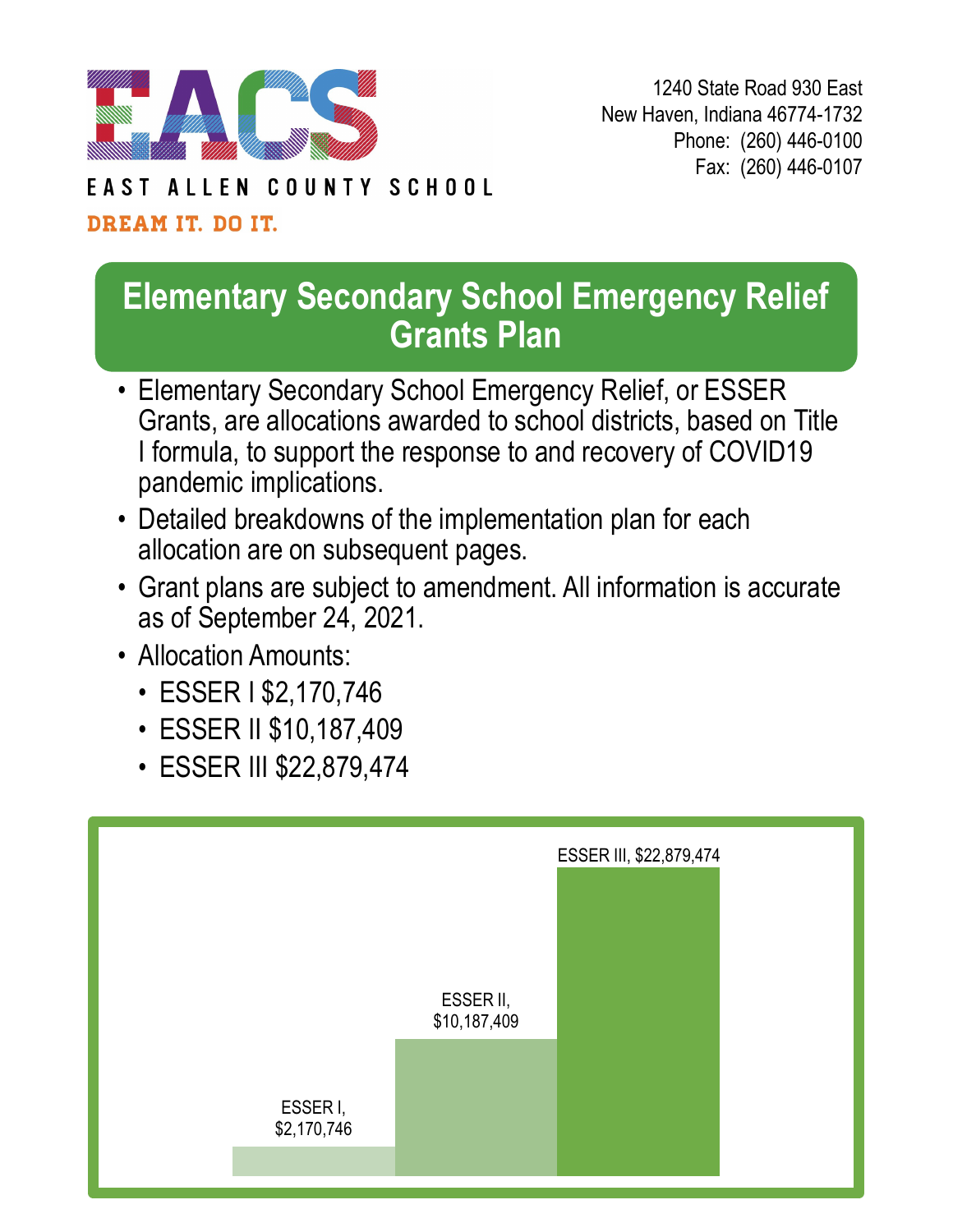## **Elementary Secondary School Emergency Relief I (ESSER I)**

- EACS Total Allocation: \$2,170,746
- Supported the 2020-2021 School Year needs as identified.
- Period of Availability: March 2020-September 2022
- EACS application approved July 7, 2020
- Authorized by CARES Act of 2020
- Required non-public equitable share be set aside from EACS funds for use at eligible non-public schools.

### **Stipends**

- \$1,000 for Full Time Staff
- \$500 for Part Time Staff

### **PPE**

#### • Hand Sanitizer

- Masks
- Face shields
- Gowns

### **Cleaning and Sanitation**

- •Wipes
- •Disinfectant spray
- •Vacuums
- •Carpet extractors
- Floor Scrubbers

### **Instructional Supports**

- Microphones
- IPad Stands
- Zoom Licenses
- Reading A-Z License
- Writeable License
- Headphones
- Library books
- Special Education virtual testing licenses

### **Other COVID19 Relief**

- Commencements at Coliseum to support social distancing
- Beginning of the Year Substitute Supports

# **Emergency Relief II (ESSER II) Elementary Secondary School**

- Allows emphasis on safe reopening of schools and student health. Improved air quality to reduce virus transmission is prioritized.
- Period of Availability: March 2020-September 2023
- EACS application approved April 30, 2021
- Authorized by CRRSA Act of 2020

### **HVAC Projects**

- •Based on highest need for air quality improvements
- •Prince Chapman Academy
- Leo Elementary
- •Heritage Jr/Sr High School
- Leo Jr/Sr High School
- •Southwick Elementary School
- To be completed by September 2023

#### **Technology Upgrades**

- Elementary and Secondary staff laptops to support virtual and in person instruction
- Docking stations